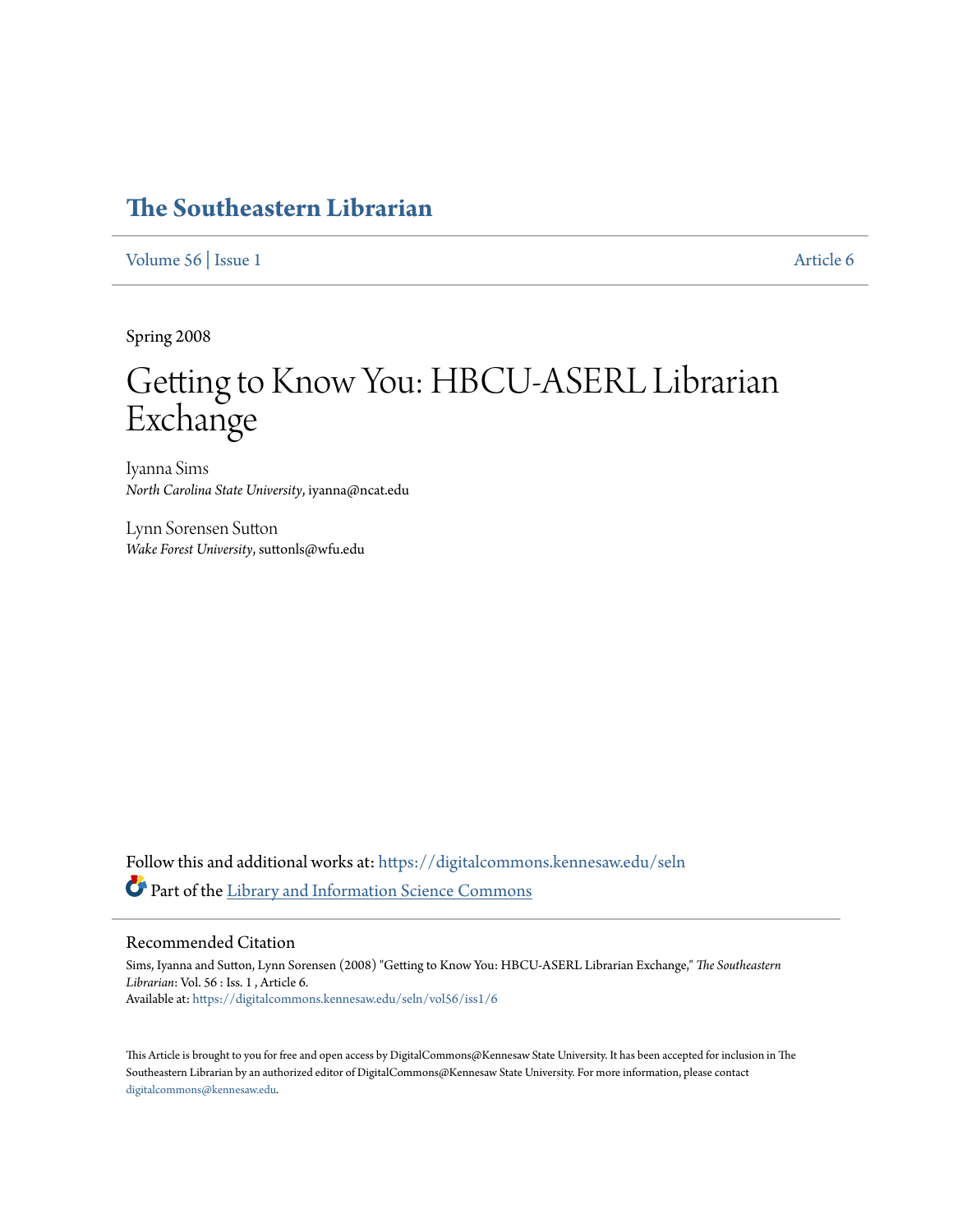# GETTING TO KNOW YOU: HBCU-ASERL LIBRARIAN EXCHANGE

#### Iyanna Sims and Lynn Sutton, Ph.D.

Iyanna Sims is an Electronic Resources Librarian for the F.D. Bluford Library of North Carolina A&T State University in Greensboro, NC. She can be reached at *ivanna@ncat.edu.* Lynn Sutton, Ph.D. is the Director of the Z. Smith Reynolds Library of Wake Forest University in Winston-Salem, NC. She can be reached at suttonls@wfu.edu.

In June. 2006, two librarians from North Carolina participated in an exchange program sponsored by the Association of Southeastern Research Libraries (ASERL) and the Historically Black College and Universities (HBCU) Alliance. Iyanna Sims, Electronic Resources Librarian from North Carolina Agricultural &Tcchnical State University, spent two weeks on the campus of Wake Forest University in the Z. Smith Reynolds Library. at the invitation of Lynn Sutton, Director. The exchange experience is part of a comprehensive leadership initiative of the HBCU Alliance.

# **Background**

As stated on their website. the HBCU Library Alliance is a consortium that supports the collaboration of information professionals dedicated to providing an array of resources designed to strengthen Historically Black Colleges and Universities and their constituents. HBCU libraries serve as the gatekeepers for history, culture and the African-American expericnce. The Andrew Mcllon Foundation has provided funding for a leadership program designed to provide theoretical and practical instruction to develop leadership skills in HBCU librarians.

One facet of the leadership program was the idea of an exchange program. Twenty thousand dollars from the Mellon grant was set aside to host a pilot exchange for five associate-level librarians from the HBCU Leadership Program to spend two weeks at an Association of Southeastern Research Libraries (ASERL) institution during the summer of 2006. The stated goals of the program arc to provide the HBCU librarians with an opportunity to address a specific issue of strategic importance to their library with the assistance and expertise of

ASERL library leaders, and to foster additional collaboration between ASERL and HBCU libraries. John Burger and Lillian Lewis (Burger and Lewis 2007, 34) have described the benefits of the regional program.

ASERL is the largest regional research library consortium in the United Slates. The ASERL mission is to bring together Icaders from research libraries in the southeastern region to foster a high standard of library excellence through intcrinstitutional resource sharing and collaborative efforts. The exchange program was seen by ASERL library directors as an excellent match to this mission. The program included a site visit by the participating ASERL library dean to the HBCU library prior to the two-week exchange.

# The Exchange

Iyanna Sims is Electronic Resourees Librarian at the Ferdinand D. Bluford Library, North Carolina A&T State University in Greensboro, North Carolina. Founded in 1891, North Carolina A&T is one of the nation's Icading Historically Black Colleges and Universities. The University is classified as Carnegie Doctoral/Research Intensive and offers degree programs at the baccalaureate. master's and doctoral levels. With a current enrollment of more than 10,000 students. it is recognized as one of the top producers of African American engineers and technologists. Ferdinand D. Bluford Library maintains a balanced collection of print and nonprint materials with an ever growing collection of electronic databases, e-journals and e·books. The Library maintains special collections in Archives, Black Studies and Teacher Education materials.

Lynn Sulton. Ph.D. is Director, Z. Smith Reynolds Library at Wake Forest University. Wake Forest was founded in 1834 in Wake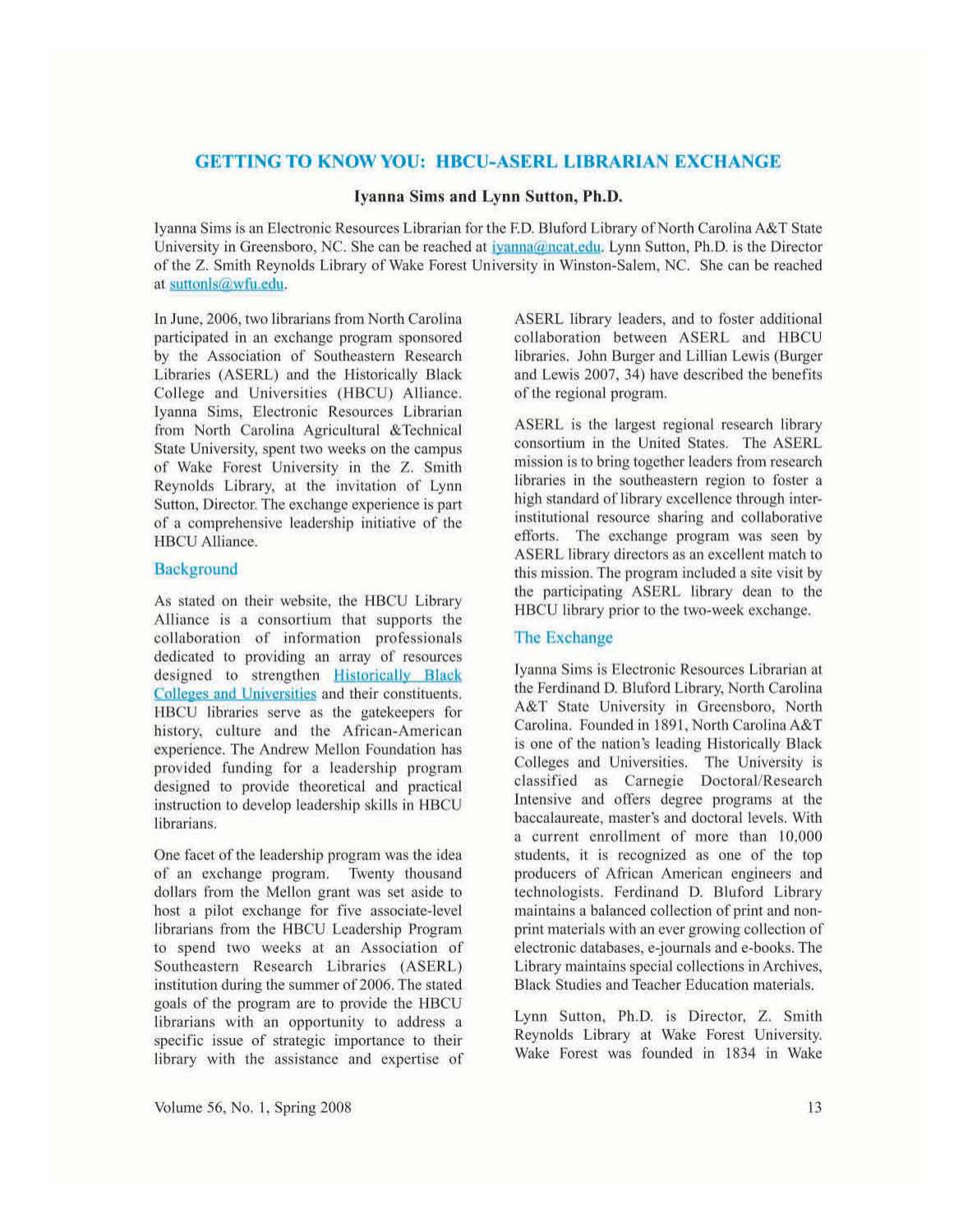Forest, North Carolina and later moved to Winston-Salem. NC in 1956. Wake Forest is presemly a private, Carnegie Doctoral/Research Intensive University, ranking in the top 30 U.S. News and World Report, and has a total student body of 6,500. The Z. Smith Reynolds Library is one ofthree libraries on campus and contains I*A* million volumes with strengths in the usc of instructional technology, information literacy and a relentless service approach,

From June 11-23, 2006, [yanna Sims lived and worked on the campus at Wake Forest University in the Z. Smith Reynolds Library, at the invitation of Lynn Sutton, Library Director. The questions and answers below give a detailed account of the value of the experience for each participant.

# *Why* were you interested in participating in the  $exchange$ *program?*

# Iyanna Sims:

John Donne's 17th century meditation, "no man is an island, no one is self-sufficient, everyone relics on others" is a personal philosophy. I feel it is extremely beneficial to engage in information sharing with other librarians to provide optimum services for patrons. The basis of the Historically Black Colleges and Universities (HBCU) and Association of Southeastern Research Libraries (ASERL) Exchange Program piqued my interest as a great opportunity to have extensive dialog with other librarians in the areas of electronic resources management and providing dynamic web services.

# **Lynn Sutton:**

When I first heard about the HBCU exchange program at an ASERL membership meeting, I was immediately interested in the project. When I wrote the application for Wake Forest, I practically begged Ihe coordinators from ASERL and the HBCU Alliance to inelude us. I was fairly new to the southeast region and I saw this as an excellent opportunity for collegiality and collaboration, I was thrilled when we were accepted and matched with Iyanna Sims from North Carolina A&T in nearby Greensboro since it would allow us to develop a lasting rclationship with a neighbor.

# *What were your personal goals for the exchange program?*

#### Iyanna Sims:

As electronic resources librarian at North Carolina A&T State University's ED. Bluford Library, my responsibilities include web services and maintaining access to electronic resources. Therefore, my goal was to exchange ideas on providing dynamic web services using scripting languages such as JavaScript and creating databases for information retrieval. Also, I was interested in seeing how other libraries were handling digitizing archival material and what tool they were using for maintaining metadata for finding aids. I also wanted to see how other electronic resources librarians were handling workflow in regards to electronic journal management.

## Lynn Sutton:

My first priority was to make Iyanna feel welcome and nothing does that like food and fellowship. To kick off our relationship, I hosted a welcome party in my home for Iyanna and our department heads, During the two week exchange, we organized as many lunches and dinners with staff as we could so that everyone would feel comfortable with each other and develop personal relationships. At least half of the staff had at least one meal with Iyanna.

I also wanted to structure an experience that would meet the goals of Iyanna's leadership program. To that end, I arranged for Iyanna to meet with members of each team in the library and to spend extra time with technology staff and the electronic resources librarian, We gave her tbe opportunity to team-teach a class in podcasting with our Systems Librarian and to address our monthly staff meeting.

Another goal was to develop a collegial relationship with a neighboring library. Our Wake Forest staff gained from the many ideas and experiences that Ivanna so enthusiastically brought to us. Hosting her for two weeks provided an enriching experience for our staff and the opportunity to develop a lasting relationship.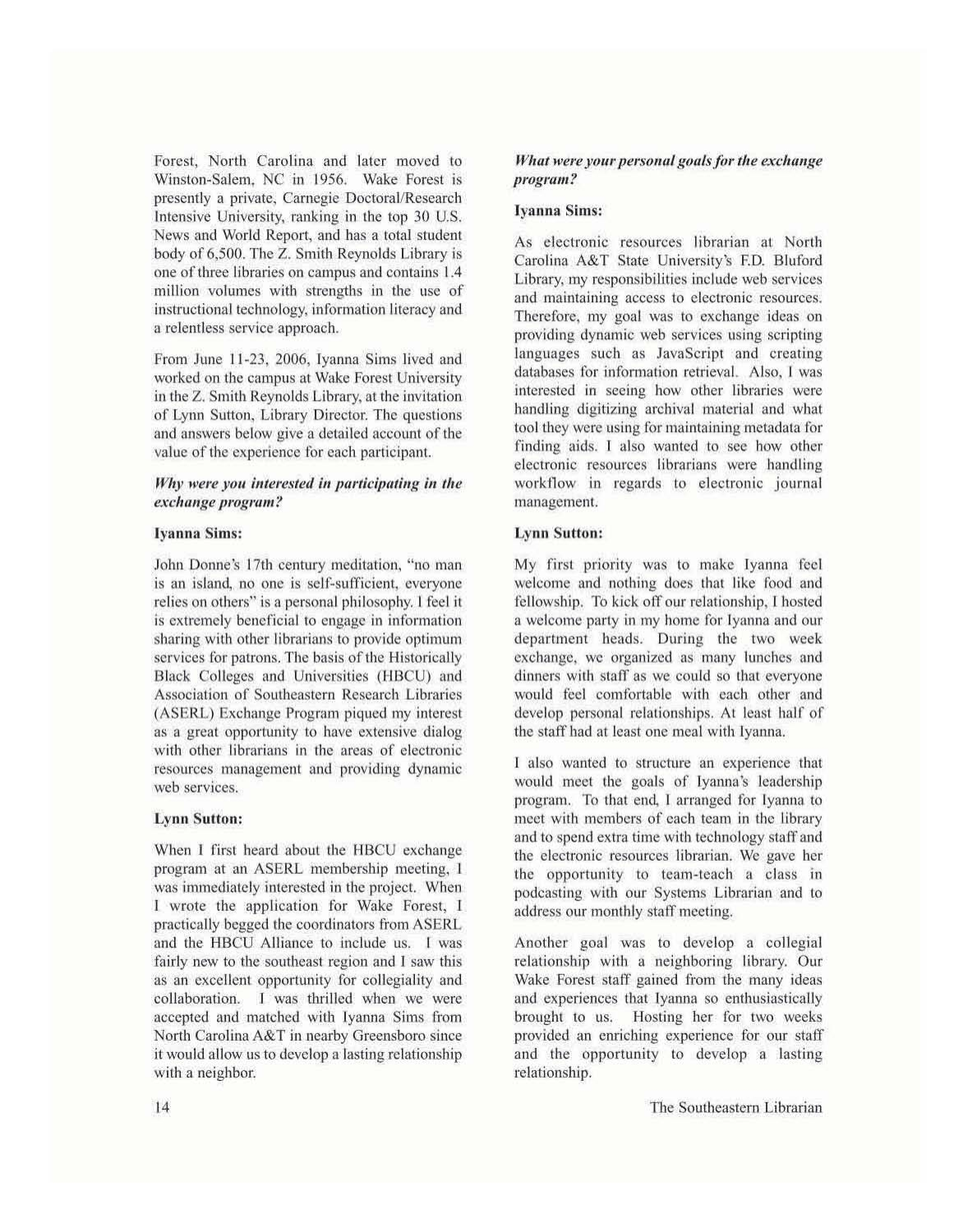#### *Describe a typical day during the exchange:*

#### Ivanna Sims:

Before the exchange, I assumed the majority of my days would be spent with the Information Technology and Resource Services teams. specifically those involved with web development and electronic resources. As a delightful surprise. Lynn had arranged for me to spend time with all of the Iibrary's teams ineluding Access Services. Research & Information Services, and Special Collections & Archives. A typical day would include discussions with the aforementioned teams extensively about team responsibilities, workflow, and projects. On several occasions, I had the opportunity to attend a variety of team meelings that ranged from beginning a digitization project to a library leadership meeting. Thc days were full of valuable information and allowed me to stand back and really see the whole picture of the organization.

#### Lynn Sutton:

We gave Iyanna an office down the hall from the Adminislrative suite. so we saw her every morning when she came in to start the day. She met with every team in the library. since her interest in digital information cut across nearly every unit. A typical day might be a three hour session with the Elcctronie Resources Librarian in the morning. followed by a group lunch. and then an afternoon session where Ivanna taught a staff development class jointly with our Systems Librarian on podcasting. At 4:00 p.m., Iyanna had an hour in her temporary office to catch up on email or write in her daily journal. In the evening. we would line up willing staff members to host a dinner at a local restaurant. Even though Greensboro is only 30 miles away, Iyanna had not been to many Winston-Salem restaurants. After dinner, Iyanna would return to the Residence Inn about a mile from campus to unwind from the day and prepare for the next one.

#### *Did you do anything for fun?*

#### I)'anna Sims:

The exchange experience was the perfect balance of professional and social nelworking. Lynn began the festivities with a welcoming reception for me at her home. Wonderful lunches and dinners at area local restaurants throughout the exchange followed suit. Not only did the lunches and dinners give me a chance to experience the culinary offerings of Winston-Salem, it also provided a great opportunity to get to know the staff outside of the work environment. Towards the end of the exehange experience, Lynn and l. along with her husband, enjoyed a movie on a Saturday evening on the front lawn of the Reynolda House. The social activities truly enhanced my exchange experience.

#### Lynn Sutton:

As much as we could! The highlight for me was the Saturday night midpoint in the two week exchange where my husband and I took Iyanna to dinner at the local favorite Village Tavern, then walked over to Reynolda Gardens to admire the roses, followed by an outdoor movie (Spike Lee's Do the Right Thing) on the lawn of Reynolda House. It was a perfect North Carolina summer night with a new friend.

# *What ideas and skills did you take away from the experience and how have you implemented lhem?*

#### **Iyanna Sims:**

The insights I have gained from the exchange experience have been priceless. Advanced cascading style sheets (CSS) and the introduction of basic JavaSeript arc skills I have implemented since the exchange. We have redesigned our library's intranet page using advanced CSS and are currently in the final stages of implementing JavaSeript to provide a dynamic website for our users. In addition, from conversations with the Resource Services team. I have a mental rolodex of the tips of the trade for future use. The team shared good advice on electronic resource management including handling license agreements with the use of a checklist to choosing an ERMS (electronic resource management system).